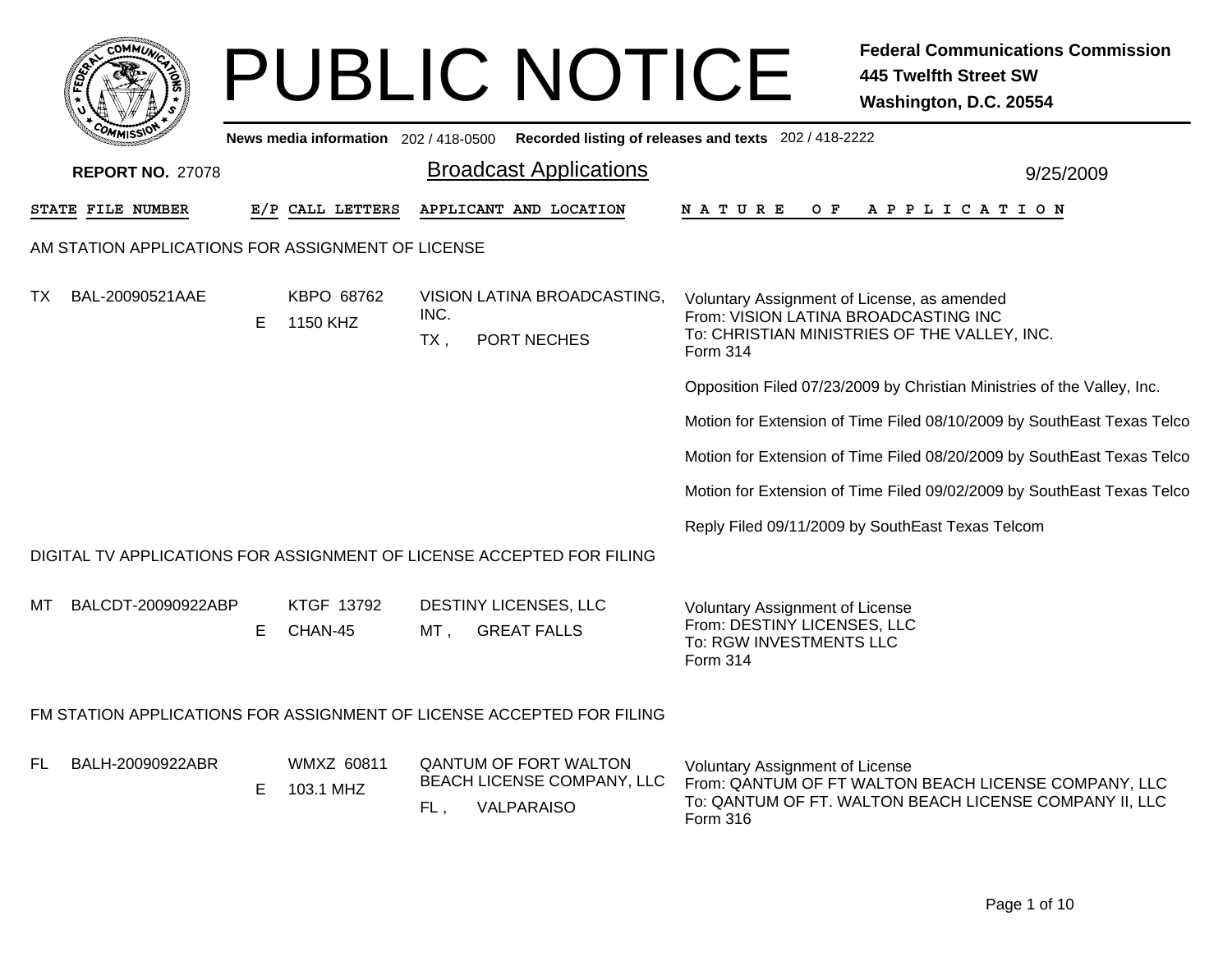|     |                                                                       |    |                                     |     | <b>PUBLIC NOTICE</b>                                                                     |                                                                                                       | <b>Federal Communications Commission</b><br><b>445 Twelfth Street SW</b><br>Washington, D.C. 20554             |  |  |  |  |
|-----|-----------------------------------------------------------------------|----|-------------------------------------|-----|------------------------------------------------------------------------------------------|-------------------------------------------------------------------------------------------------------|----------------------------------------------------------------------------------------------------------------|--|--|--|--|
|     |                                                                       |    | News media information 202/418-0500 |     |                                                                                          | Recorded listing of releases and texts 202 / 418-2222                                                 |                                                                                                                |  |  |  |  |
|     | <b>REPORT NO. 27078</b>                                               |    |                                     |     | <b>Broadcast Applications</b>                                                            |                                                                                                       | 9/25/2009                                                                                                      |  |  |  |  |
|     | STATE FILE NUMBER                                                     |    | E/P CALL LETTERS                    |     | APPLICANT AND LOCATION                                                                   | <b>NATURE</b>                                                                                         | OF APPLICATION                                                                                                 |  |  |  |  |
|     | FM STATION APPLICATIONS FOR ASSIGNMENT OF LICENSE ACCEPTED FOR FILING |    |                                     |     |                                                                                          |                                                                                                       |                                                                                                                |  |  |  |  |
| FL. | BALH-20090922ABS                                                      | E. | <b>WFFY 19475</b><br>92.1 MHZ       | FL, | <b>QANTUM OF FT. WALTON BEACH</b><br>LICENSE COMPANY, LLC<br><b>DESTIN</b>               | <b>Voluntary Assignment of License</b><br>Form 316                                                    | From: QANTUM OF FT WALTON BEACH LICENSE COMPANY, LLC<br>To: QANTUM OF FT. WALTON BEACH LICENSE COMPANY II, LLC |  |  |  |  |
| FL. | BALH-20090922ABT                                                      | E. | <b>WWAV 19473</b><br>102.1 MHZ      | FL, | <b>QANTUM OF FORT WALTON</b><br>BEACH LICENSE COMPANY, LLC<br><b>SANTA ROSA BEACH</b>    | <b>Voluntary Assignment of License</b><br>Form 316                                                    | From: QANTUM OF FT WALTON BEACH LICENSE COMPANY, LLC<br>To: QANTUM OF FT. WALTON BEACH LICENSE COMPANY II, LLC |  |  |  |  |
|     |                                                                       |    |                                     |     | TV TRANSLATOR OR LPTV STATION APPLICATIONS FOR ASSIGNMENT OF LICENSE ACCEPTED FOR FILING |                                                                                                       |                                                                                                                |  |  |  |  |
| мт  | BALTT-20090922ABQ                                                     | E. | K47DP 35723<br>CHAN-47              |     | DESTINY LICENSES, LLC<br>MT, LEWISTOWN                                                   | Voluntary Assignment of License<br>From: DESTINY LICENSES, LLC<br>To: RGW INVESTMENTS LLC<br>Form 314 |                                                                                                                |  |  |  |  |
| MТ  | BALTT-20090922ABV                                                     | E. | K47DP 35723<br>CHAN-47              |     | DESTINY LICENSES, LLC<br>MT, LEWISTOWN                                                   | <b>Voluntary Assignment of License</b><br>From: DESTINY LICENSES, LLC<br>To: RGW INVESTMENTS, LLC     |                                                                                                                |  |  |  |  |

Form 345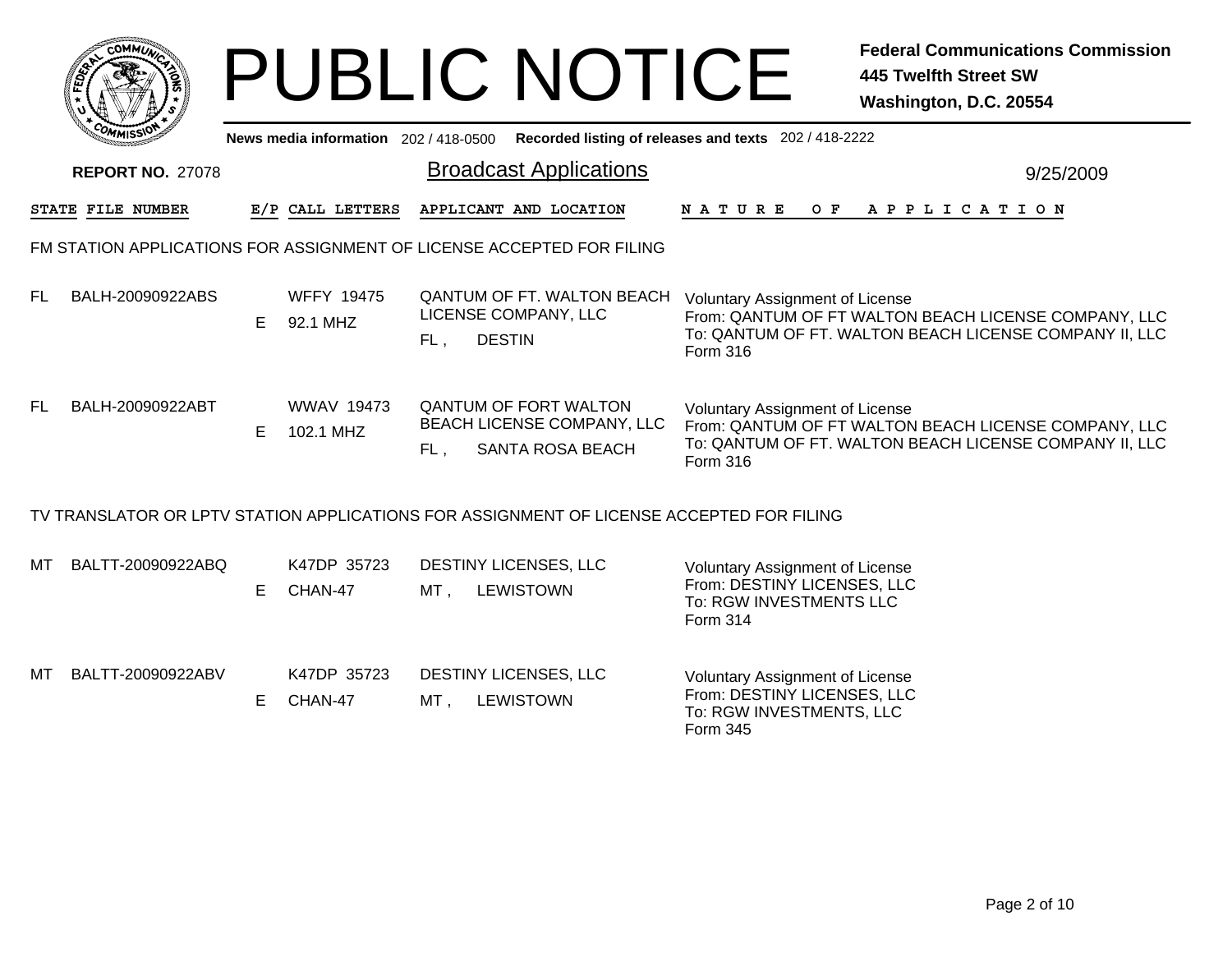|     |                                                                    |    |                                            |                          | <b>PUBLIC NOTICE</b>                                                                      |                                                                                                                                     | <b>Federal Communications Commission</b><br><b>445 Twelfth Street SW</b><br>Washington, D.C. 20554 |
|-----|--------------------------------------------------------------------|----|--------------------------------------------|--------------------------|-------------------------------------------------------------------------------------------|-------------------------------------------------------------------------------------------------------------------------------------|----------------------------------------------------------------------------------------------------|
|     |                                                                    |    | News media information 202/418-0500        |                          |                                                                                           | Recorded listing of releases and texts 202 / 418-2222                                                                               |                                                                                                    |
|     | <b>REPORT NO. 27078</b>                                            |    |                                            |                          | <b>Broadcast Applications</b>                                                             |                                                                                                                                     | 9/25/2009                                                                                          |
|     | STATE FILE NUMBER                                                  |    | E/P CALL LETTERS                           |                          | APPLICANT AND LOCATION                                                                    |                                                                                                                                     | NATURE OF APPLICATION                                                                              |
|     |                                                                    |    |                                            |                          | FM TRANSLATOR APPLICATIONS FOR ASSIGNMENT OF PERMIT ACCEPTED FOR FILING                   |                                                                                                                                     |                                                                                                    |
| KY  | BAPFT-20090922AEO                                                  | E. | W229BF 158017 EASTERN KENTUCKY<br>93.7 MHZ | <b>UNIVERSITY</b><br>KY, | MIDDLESBORO                                                                               | <b>Voluntary Assignment of Construction Permit</b><br>From: EASTERN KENTUCKY UNIVERSITY<br>To: CHOICE RADIO CORPORATION<br>Form 345 |                                                                                                    |
|     |                                                                    |    |                                            |                          | DIGITAL TRANSLATOR OR DIGITAL LPTV APPLICATIONS FOR DIGITAL FLASH CUT ACCEPTED FOR FILING |                                                                                                                                     |                                                                                                    |
| TX. | BDFCDTL-20090922ADG                                                | E. | CHAN-18                                    | TX,                      | KSCM-LP 54417 MIDESSA BROADCASTING<br><b>LIMITED PARTNERSHIP</b><br><b>BRYAN</b>          | Minor change of callsign KSCM-LP.                                                                                                   |                                                                                                    |
|     | AM STATION APPLICATIONS FOR DIRECT MEASUREMENT ACCEPTED FOR FILING |    |                                            |                          |                                                                                           |                                                                                                                                     |                                                                                                    |
| NC. | BZ-20090917ADG                                                     | P  | <b>WEGG 17745</b><br>710 KHZ               | NC,                      | <b>CONNER MEDIA CORPORATION</b><br><b>ROSE HILL</b>                                       | <b>Direct Measurement</b>                                                                                                           |                                                                                                    |
|     |                                                                    |    |                                            |                          | DIGITAL TRANSLATOR OR DIGITAL LPTV APPLICATIONS FOR DISPLACEMENT ACCEPTED FOR FILING      |                                                                                                                                     |                                                                                                    |
| TX. | BDISDTL-20090922AAF                                                | E  | <b>KEAM-LP</b><br>131091<br>CHAN-28        | $TX$ ,                   | <b>HISPANIC CHRISTIAN</b><br><b>COMMUNITY NETWORK</b><br>AMARILLO                         | Minor change of callsign KEAM-LP.                                                                                                   |                                                                                                    |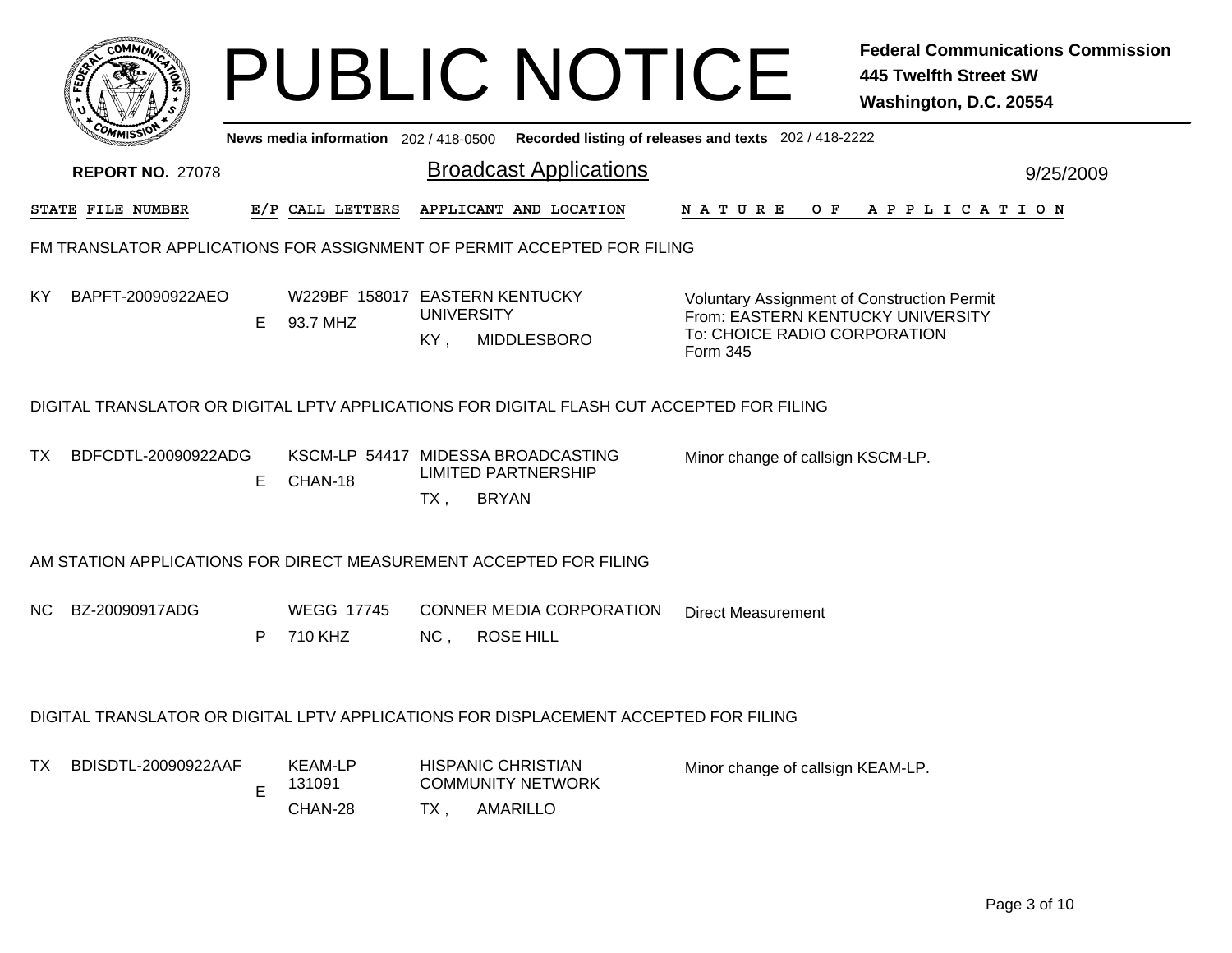|     |                                                                  |    |                                     |                   | <b>PUBLIC NOTICE</b>                                                                     |                                                       | <b>Federal Communications Commission</b><br><b>445 Twelfth Street SW</b><br>Washington, D.C. 20554 |
|-----|------------------------------------------------------------------|----|-------------------------------------|-------------------|------------------------------------------------------------------------------------------|-------------------------------------------------------|----------------------------------------------------------------------------------------------------|
|     |                                                                  |    | News media information 202/418-0500 |                   |                                                                                          | Recorded listing of releases and texts 202 / 418-2222 |                                                                                                    |
|     | <b>REPORT NO. 27078</b>                                          |    |                                     |                   | <b>Broadcast Applications</b>                                                            |                                                       | 9/25/2009                                                                                          |
|     | STATE FILE NUMBER                                                |    | E/P CALL LETTERS                    |                   | APPLICANT AND LOCATION                                                                   | N A T U R E<br>O F                                    | A P P L I C A T I O N                                                                              |
|     |                                                                  |    |                                     |                   | DIGITAL TRANSLATOR OR DIGITAL LPTV APPLICATIONS FOR DISPLACEMENT ACCEPTED FOR FILING     |                                                       |                                                                                                    |
| MN. | BDISDTT-20090922ADD                                              | E. | K20GD 68711<br>CHAN-19              |                   | UHF TV, INC.<br>MN, WILLMAR                                                              | Minor change of callsign K20GD.                       |                                                                                                    |
|     | FM BOOSTER APPLICATIONS FOR LICENSE TO COVER ACCEPTED FOR FILING |    |                                     |                   |                                                                                          |                                                       |                                                                                                    |
| MD. | BLFTB-20090922ACQ                                                | E  | WVMD-FM1<br>177584<br>99.5 MHZ      |                   | WEST VIRGINIA RADIO<br><b>CORPORATION OF THE</b><br><b>ALLEGHENIES</b><br>MD, CUMBERLAND | License to cover.                                     |                                                                                                    |
|     | FM STATION APPLICATIONS FOR LICENSE TO COVER ACCEPTED FOR FILING |    |                                     |                   |                                                                                          |                                                       |                                                                                                    |
| OK. | BLH-20090922ABW                                                  | E. | <b>KVRO 51822</b><br>101.1 MHZ      | <b>LLC</b><br>OK. | STILLWATER BROADCASTING,<br><b>STILLWATER</b>                                            | License to cover.                                     |                                                                                                    |
| OK  | BLH-20090922ABX                                                  | E  | KGFY 22267<br>101.1 MHZ             | <b>LLC</b><br>OK. | STILLWATER BROADCASTING,<br><b>STILLWATER</b>                                            | License to cover.                                     |                                                                                                    |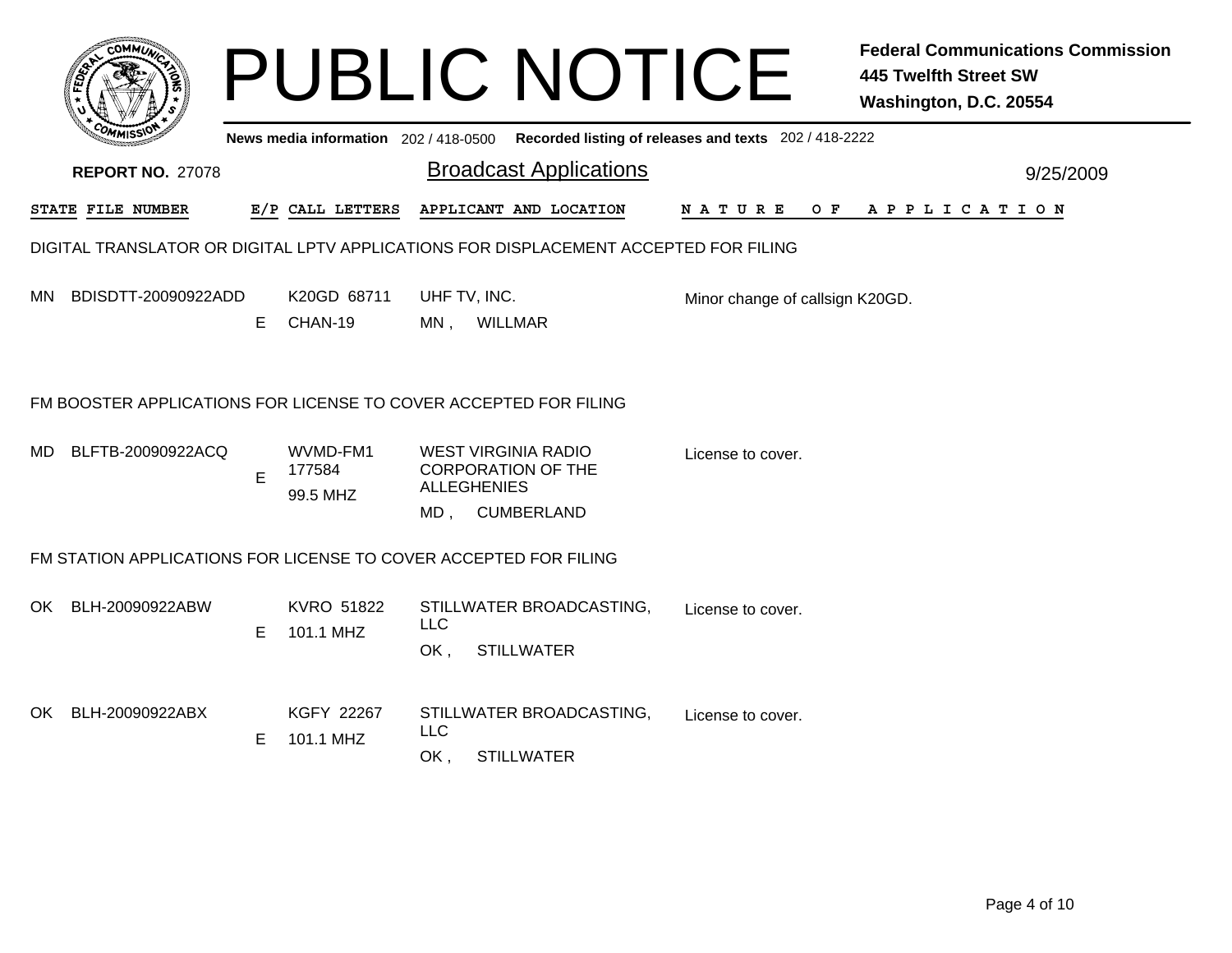|           |                          |    |                                             |                       | <b>PUBLIC NOTICE</b>                                                                        |                   | <b>Federal Communications Commission</b><br><b>445 Twelfth Street SW</b><br>Washington, D.C. 20554 |  |
|-----------|--------------------------|----|---------------------------------------------|-----------------------|---------------------------------------------------------------------------------------------|-------------------|----------------------------------------------------------------------------------------------------|--|
|           |                          |    |                                             |                       | News media information 202 / 418-0500 Recorded listing of releases and texts 202 / 418-2222 |                   |                                                                                                    |  |
|           | <b>REPORT NO. 27078</b>  |    |                                             |                       | <b>Broadcast Applications</b>                                                               |                   | 9/25/2009                                                                                          |  |
|           | <b>STATE FILE NUMBER</b> |    | E/P CALL LETTERS                            |                       | APPLICANT AND LOCATION                                                                      | N A T U R E       | OF APPLICATION                                                                                     |  |
|           |                          |    |                                             |                       | FM TRANSLATOR APPLICATIONS FOR LICENSE TO COVER ACCEPTED FOR FILING                         |                   |                                                                                                    |  |
|           | OH BLFT-20090921ACQ      | E. | 97.3 MHZ                                    | OH,                   | W247BL 138215 GSM MEDIA CORPORATION<br><b>CRESTLINE</b>                                     | License to cover. |                                                                                                    |  |
| <b>PA</b> | BLFT-20090922AAA         | E. | 95.1 MHZ                                    | PA,                   | W236BN 146386 FAMILY LIFE MINISTRIES, INC.<br><b>BERWICK</b>                                | License to cover. |                                                                                                    |  |
| <b>NV</b> | BLFT-20090922ABB         | E. | K211EB 8420<br>90.1 MHZ                     | FALLS, INC.<br>$NV$ , | CALVARY CHAPEL OF TWIN<br><b>SPARKS</b>                                                     | License to cover. |                                                                                                    |  |
| SD        | BLFT-20090922ACV         | E. | K259BW 154848 HORIZON CHRISTIAN<br>99.7 MHZ | <b>FELLOWSHIP</b>     | SD, YANKTON                                                                                 | License to cover. |                                                                                                    |  |
| WI        | BLFT-20090922ADC         | E. | W268BC 150234 WRVM, INC.<br>101.5 MHZ       | WI,                   | <b>OMRO</b>                                                                                 | License to cover. |                                                                                                    |  |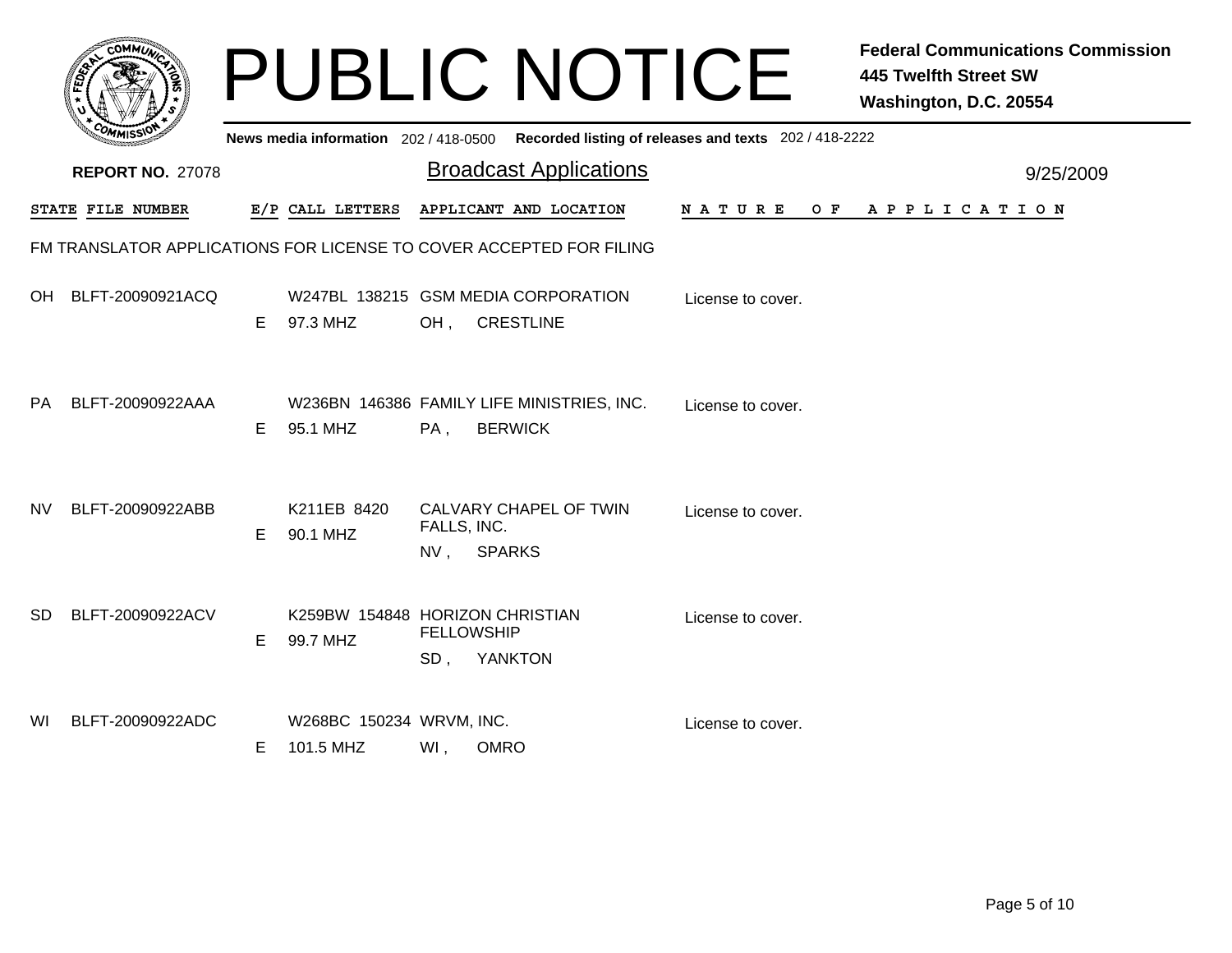|    |                                                                                     |    |                                     |                           | <b>PUBLIC NOTICE</b>                                         |                                                       | <b>Federal Communications Commission</b><br><b>445 Twelfth Street SW</b><br>Washington, D.C. 20554 |
|----|-------------------------------------------------------------------------------------|----|-------------------------------------|---------------------------|--------------------------------------------------------------|-------------------------------------------------------|----------------------------------------------------------------------------------------------------|
|    |                                                                                     |    | News media information 202/418-0500 |                           |                                                              | Recorded listing of releases and texts 202 / 418-2222 |                                                                                                    |
|    | <b>REPORT NO. 27078</b>                                                             |    |                                     |                           | <b>Broadcast Applications</b>                                |                                                       | 9/25/2009                                                                                          |
|    | STATE FILE NUMBER                                                                   |    | E/P CALL LETTERS                    |                           | APPLICANT AND LOCATION                                       | N A T U R E                                           | OF APPLICATION                                                                                     |
|    | FM TRANSLATOR APPLICATIONS FOR LICENSE TO COVER ACCEPTED FOR FILING                 |    |                                     |                           |                                                              |                                                       |                                                                                                    |
| TN | BLFT-20090922ADQ                                                                    | E. | 96.9 MHZ                            | $TN$ ,                    | W244BX 140645 WAY-FM MEDIA GROUP, INC.<br><b>MCMINNVILLE</b> | License to cover.                                     |                                                                                                    |
|    | TV TRANSLATOR OR LPTV STATION APPLICATIONS FOR LICENSE TO COVER ACCEPTED FOR FILING |    |                                     |                           |                                                              |                                                       |                                                                                                    |
|    | OR BLTTL-20090922AEW                                                                | E  | K63DO 8312<br>CHAN-14               | OR,                       | CALIFORNIA OREGON<br><b>BROADCASTING, INC.</b><br>COOS BAY   | callsign K63DO.                                       | License to cover construction permit no: BDISTTL-20060331BDF,                                      |
|    | AM STATION APPLICATIONS FOR MINOR AMENDMENT TO A CONSTRUCTION PERMIT RECEIVED       |    |                                     |                           |                                                              |                                                       |                                                                                                    |
| UT | BNP-20041029AGF                                                                     | E. | NEW 160278<br>1490 KHZ              | <b>CORPORATION</b><br>UT, | <b>AMERICAST MEDIA</b><br><b>SANTA CLARA</b>                 | Engineering Amendment filed 09/22/2009                |                                                                                                    |
| PA | BNP-20071220ACJ                                                                     | E. | NEW 160797<br>1490 KHZ              | <b>NETWORK</b><br>PA,     | CARY H. SIMPSON DBA<br>ALLEGHENY MOUNTAIN<br><b>LEMONT</b>   | Engineering Amendment filed 09/22/2009                |                                                                                                    |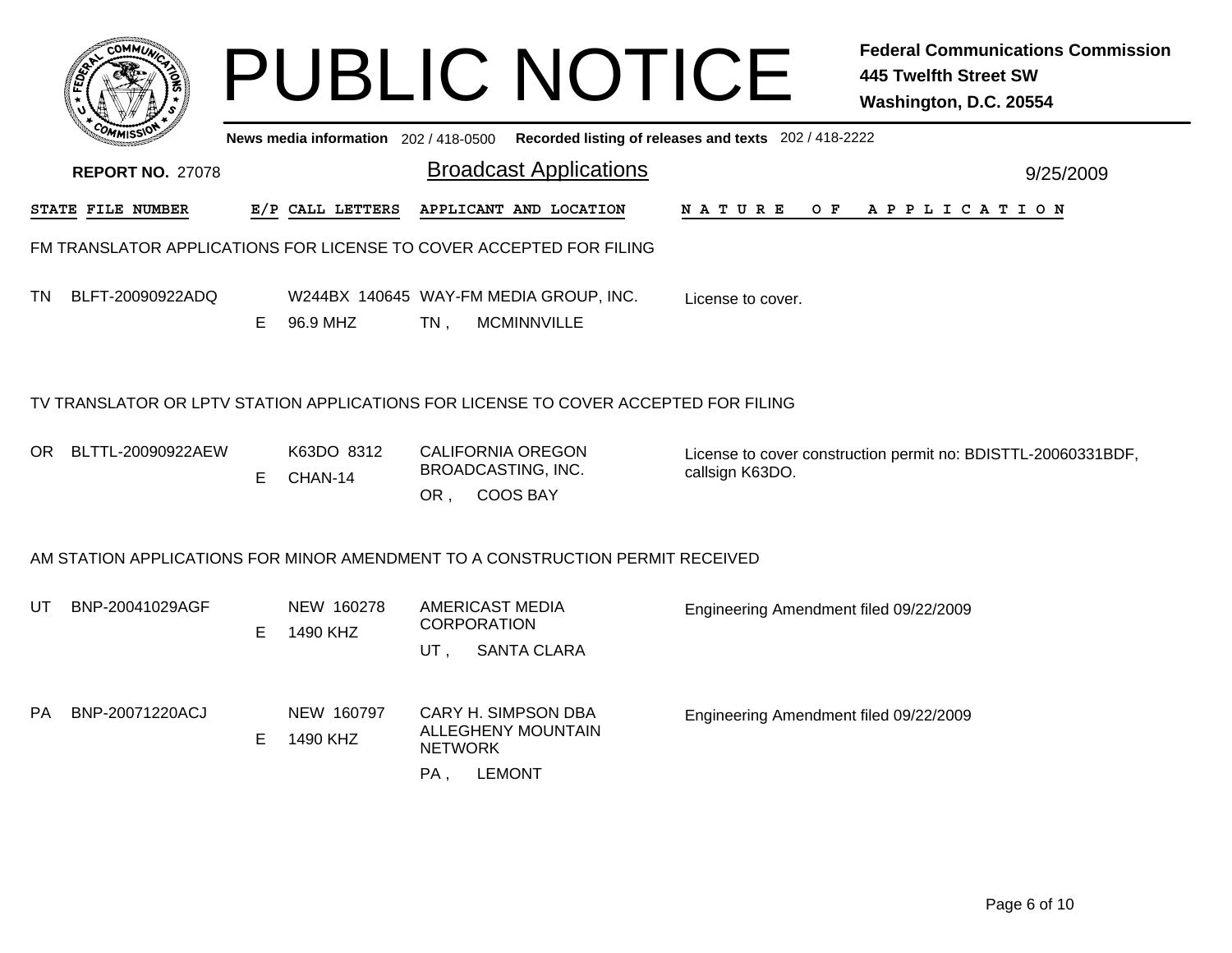|     | <b>COMMI</b>            |    |                                     |        | <b>PUBLIC NOTICE</b>                                                                                 |                                                       | <b>Federal Communications Commission</b><br><b>445 Twelfth Street SW</b><br>Washington, D.C. 20554 |
|-----|-------------------------|----|-------------------------------------|--------|------------------------------------------------------------------------------------------------------|-------------------------------------------------------|----------------------------------------------------------------------------------------------------|
|     |                         |    | News media information 202/418-0500 |        |                                                                                                      | Recorded listing of releases and texts 202 / 418-2222 |                                                                                                    |
|     | <b>REPORT NO. 27078</b> |    |                                     |        | <b>Broadcast Applications</b>                                                                        |                                                       | 9/25/2009                                                                                          |
|     | STATE FILE NUMBER       |    | E/P CALL LETTERS                    |        | APPLICANT AND LOCATION                                                                               | O F<br>N A T U R E                                    | APPLICATION                                                                                        |
|     |                         |    |                                     |        | AM STATION APPLICATIONS FOR MINOR AMENDMENT TO A CONSTRUCTION PERMIT RECEIVED                        |                                                       |                                                                                                    |
| UT  | BNP-20071231AAL         | E  | NEW 161390<br>1290 KHZ              | $UT$ . | <b>AMERICAST MEDIA</b><br><b>CORPORATION</b><br><b>SANTA CLARA</b>                                   | Engineering Amendment filed 09/22/2009                |                                                                                                    |
|     |                         |    |                                     |        | FM AUXILIARY TRANSMITTING ANTENNA APPLICATIONS FOR MINOR AMENDMENT TO A CONSTRUCTION PERMIT RECEIVED |                                                       |                                                                                                    |
| ND. | BXPED-20090910ABH       | E. | KABU 15265<br>90.7 MHZ              | ND,    | DAKOTA CIRCLE TIPI, INC<br><b>FORT TOTTEN</b>                                                        | Engineering Amendment filed 09/22/2009                |                                                                                                    |
|     |                         |    |                                     |        | FM STATION APPLICATIONS FOR MINOR AMENDMENT TO A CONSTRUCTION PERMIT RECEIVED                        |                                                       |                                                                                                    |
| CA. | BNPED-20071022APX       | Е  | NEW 176739<br>91.5 MHZ              | $CA$ , | COMMON FREQUENCY, INC.<br><b>ATWATER</b>                                                             | Engineering Amendment filed 09/22/2009                |                                                                                                    |
|     |                         |    |                                     |        | AM STATION APPLICATIONS FOR MINOR CHANGE TO A LICENSED FACILITY ACCEPTED FOR FILING                  |                                                       |                                                                                                    |
| ID  | BP-20090922ABD          | E  | <b>KGEM 6328</b><br>1140 KHZ        | ID,    | JOURNAL BROADCAST<br><b>CORPORATION</b><br><b>BOISE</b>                                              | Minor change in licensed facilities.                  |                                                                                                    |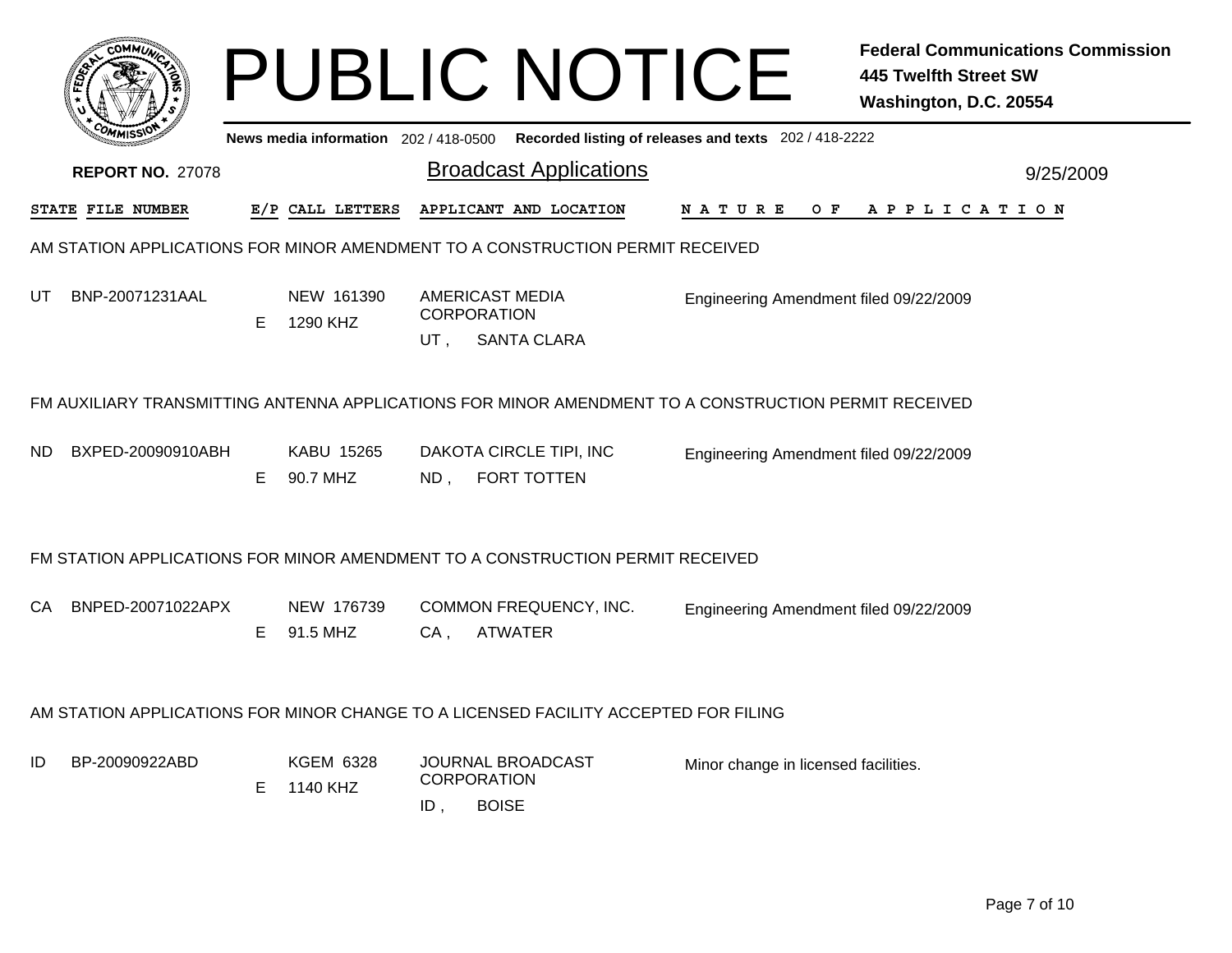|     | COMMUL                                                                                 |    |                                             |                                                                    | <b>PUBLIC NOTICE</b>                                  |                                      |                                                                      | <b>Federal Communications Commission</b><br><b>445 Twelfth Street SW</b><br>Washington, D.C. 20554                                    |  |  |  |
|-----|----------------------------------------------------------------------------------------|----|---------------------------------------------|--------------------------------------------------------------------|-------------------------------------------------------|--------------------------------------|----------------------------------------------------------------------|---------------------------------------------------------------------------------------------------------------------------------------|--|--|--|
|     |                                                                                        |    | News media information 202/418-0500         |                                                                    |                                                       |                                      |                                                                      | Recorded listing of releases and texts 202 / 418-2222                                                                                 |  |  |  |
|     | <b>REPORT NO. 27078</b>                                                                |    |                                             |                                                                    | <b>Broadcast Applications</b>                         |                                      | 9/25/2009                                                            |                                                                                                                                       |  |  |  |
|     | STATE FILE NUMBER                                                                      |    | E/P CALL LETTERS                            |                                                                    | APPLICANT AND LOCATION                                |                                      | NATURE<br>O F                                                        | A P P L I C A T I O N                                                                                                                 |  |  |  |
|     | DIGITAL TV APPLICATIONS FOR MINOR CHANGE TO A LICENSED FACILITY ACCEPTED FOR FILING    |    |                                             |                                                                    |                                                       |                                      |                                                                      |                                                                                                                                       |  |  |  |
| NC. | BPCDT-20090922ABF                                                                      | E. | <b>WTVD 8617</b><br>CHAN-11                 | NC,                                                                | <b>WTVD TELEVISION, LLC</b><br><b>DURHAM</b>          |                                      |                                                                      | Minor change in licensed facilities, callsign WTVD.                                                                                   |  |  |  |
|     | FM STATION APPLICATIONS FOR MINOR CHANGE TO A LICENSED FACILITY APPLICATION REINSTATED |    |                                             |                                                                    |                                                       |                                      |                                                                      |                                                                                                                                       |  |  |  |
| wv  | BPED-20090811ABG                                                                       |    | <b>WJJJ 77815</b>                           | SHOFAR BROADCASTING<br><b>CORPORATION</b><br><b>BECKLEY</b><br>WV, |                                                       | Minor change in licensed facilities. |                                                                      |                                                                                                                                       |  |  |  |
|     |                                                                                        | E. | 88.1 MHZ                                    |                                                                    |                                                       | Corp.                                | Petition for Reconsideration Filed 09/17/2009 by Shofar Broadcasting |                                                                                                                                       |  |  |  |
|     |                                                                                        |    |                                             |                                                                    |                                                       |                                      |                                                                      | 09/17/2009 Petition for Reconsideration granted and application<br>reinstated nunc pro tunc. By Public Notice only, no letter issued. |  |  |  |
|     |                                                                                        |    |                                             |                                                                    |                                                       |                                      | Engineering Amendment filed 09/16/2009                               |                                                                                                                                       |  |  |  |
|     | FM TRANSLATOR APPLICATIONS FOR MINOR CHANGE TO A LICENSED FACILITY ACCEPTED FOR FILING |    |                                             |                                                                    |                                                       |                                      |                                                                      |                                                                                                                                       |  |  |  |
| WY. | BPFT-20090922AAC                                                                       | E. | 101.5 MHZ                                   | CORP.<br>WY,                                                       | K277BC 149712 BRAHMIN BROADCASTING<br><b>CHEYENNE</b> |                                      |                                                                      | Minor change in licensed facilities, callsign K277BC.                                                                                 |  |  |  |
| IA  | BPFT-20090922ADA                                                                       | E. | K260AM 152401 HORIZON CHRISTIAN<br>99.9 MHZ | <b>FELLOWSHIP</b><br>IA,                                           | AMES                                                  |                                      |                                                                      | Minor change in licensed facilities, callsign K260AM.                                                                                 |  |  |  |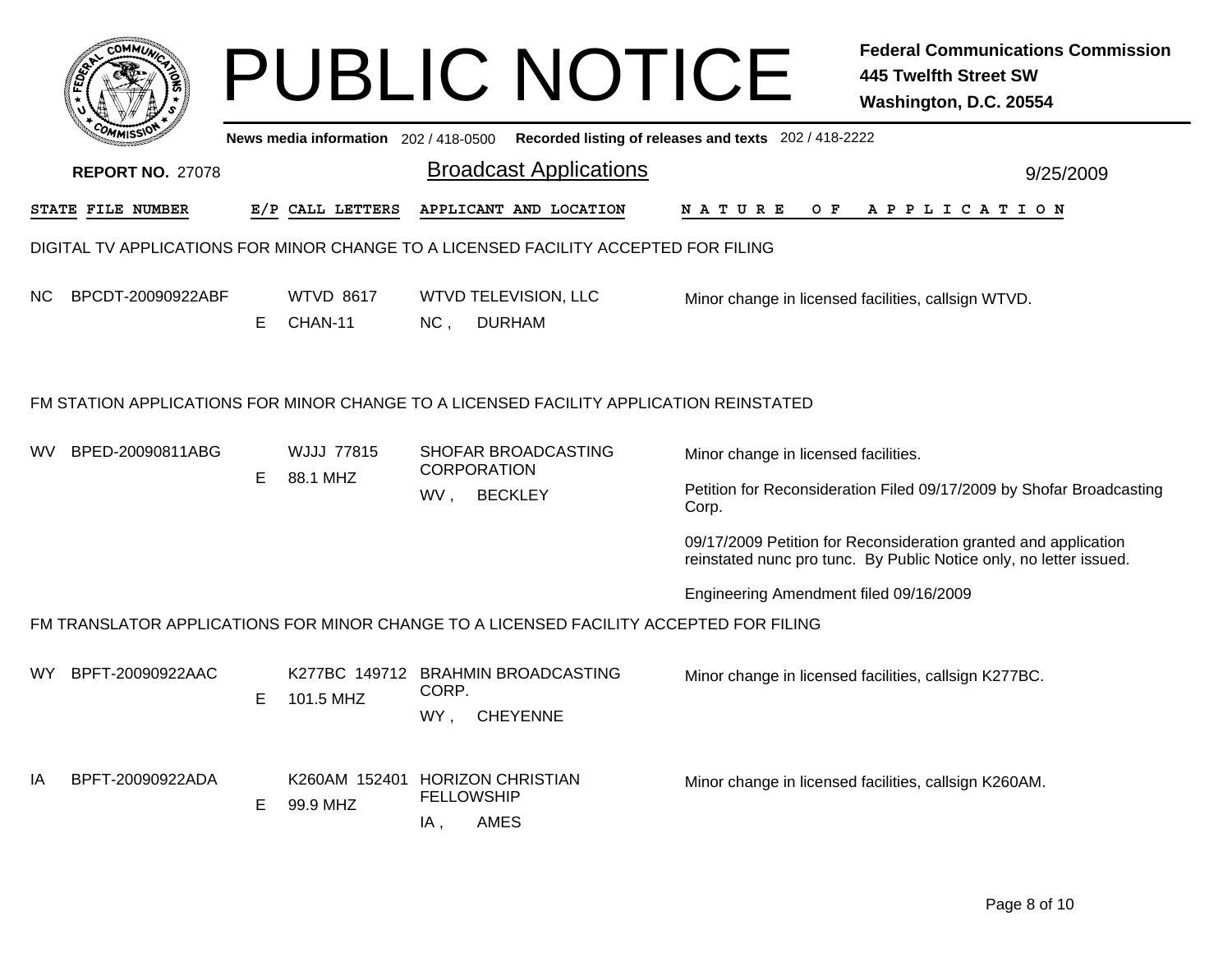|     |                         |   |                           |             |               | <b>PUBLIC NOTICE</b>                                                                        |                    |     | <b>Federal Communications Commission</b><br><b>445 Twelfth Street SW</b><br>Washington, D.C. 20554 |
|-----|-------------------------|---|---------------------------|-------------|---------------|---------------------------------------------------------------------------------------------|--------------------|-----|----------------------------------------------------------------------------------------------------|
|     |                         |   |                           |             |               | News media information 202 / 418-0500 Recorded listing of releases and texts 202 / 418-2222 |                    |     |                                                                                                    |
|     | <b>REPORT NO. 27078</b> |   |                           |             |               | <b>Broadcast Applications</b>                                                               |                    |     | 9/25/2009                                                                                          |
|     | STATE FILE NUMBER       |   | E/P CALL LETTERS          |             |               | APPLICANT AND LOCATION                                                                      | N A T U R E        | O F | A P P L I C A T I O N                                                                              |
|     |                         |   |                           |             |               | FM TRANSLATOR APPLICATIONS FOR MINOR CHANGE TO A LICENSED FACILITY ACCEPTED FOR FILING      |                    |     |                                                                                                    |
| GA. | BPFT-20090922AEX        | E | W205CI 148550<br>88.9 MHZ | INC.<br>GA, |               | EDGEWATER BROADCASTING,<br><b>TALLAPOOSA</b>                                                |                    |     | Minor change in licensed facilities, callsign W205Cl.                                              |
| GA  | BPFT-20090922AEY        | E | 89.7 MHZ                  | GA,         |               | W209CG 150669 RADIO ASSIST MINISTRY, INC.<br><b>TALLAPOOSA</b>                              |                    |     | Minor change in licensed facilities, callsign W209CG.                                              |
|     |                         |   |                           |             |               | DIGITAL TV APPLICATIONS FOR MINOR MODIFICATION TO A CONSTRUCTION PERMIT ACCEPTED FOR FILING |                    |     |                                                                                                    |
| TX. | BMPCDT-20090922ADE      | E | KZTV 33079<br>CHAN-10     | $TX$ ,      |               | <b>EAGLE CREEK BROADCASTING</b><br>OF CORPUS CHRISTI, LLC<br><b>CORPUS CHRISTI</b>          | BPCDT-20080324AAT. |     | Modification of construction permit file number                                                    |
|     |                         |   |                           |             |               | FM STATION APPLICATIONS FOR MINOR MODIFICATION TO A CONSTRUCTION PERMIT ACCEPTED FOR FILING |                    |     |                                                                                                    |
| AZ. | BMPH-20090922ABE        | Е | KVGG 165984<br>101.9 MHZ  | AZ,         | <b>SALOME</b> | KEMP COMMUNICATIONS, INC.                                                                   | Mod of CP to chg   |     |                                                                                                    |